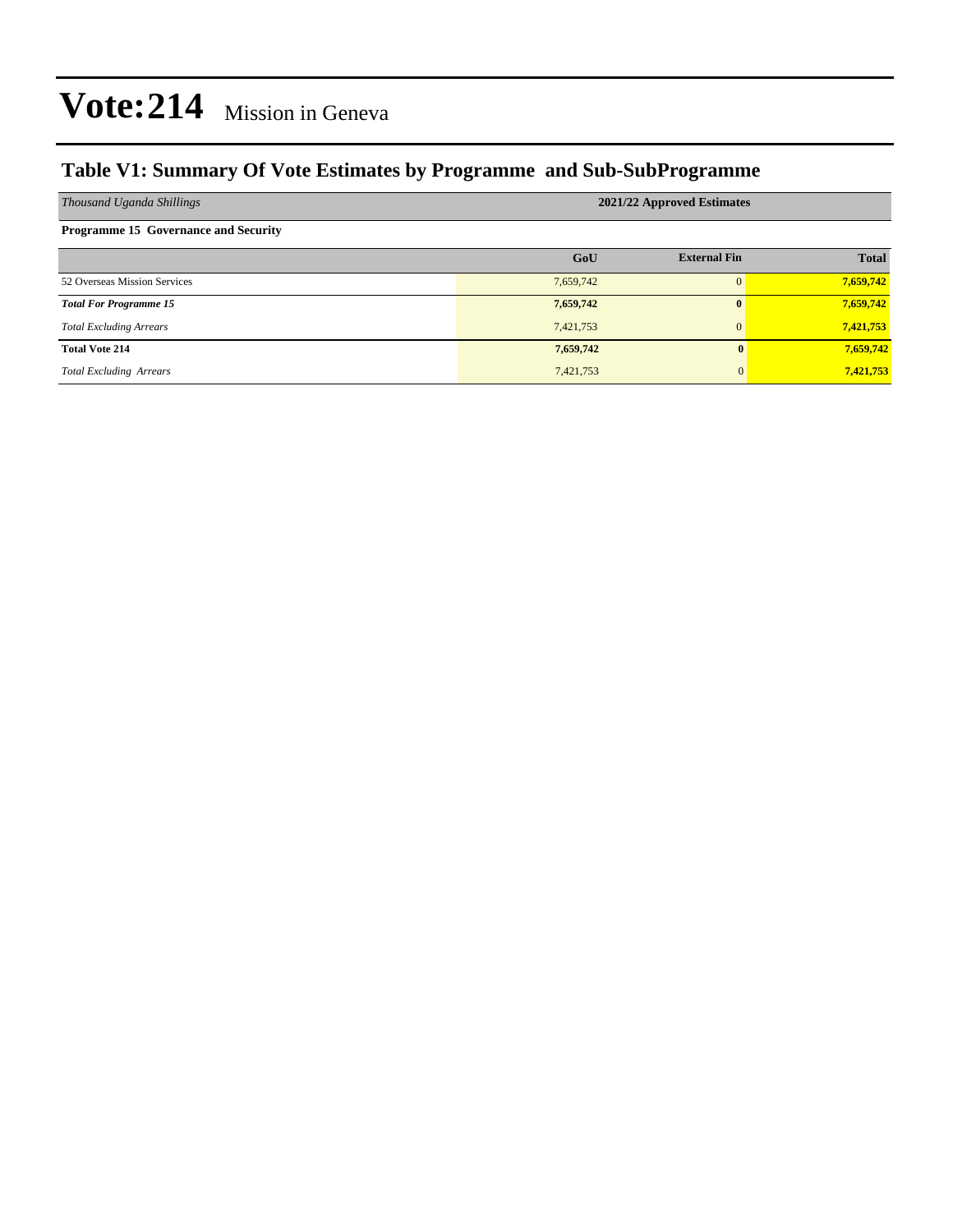### **Table V2: Summary Of Vote Estimates by Sub-SubProgramme,Department and Project**

| Thousand Uganda Shillings                                               |                  | 2020/21 Approved Budget |                |              | 2021/22 Approved Estimates |                     |              |
|-------------------------------------------------------------------------|------------------|-------------------------|----------------|--------------|----------------------------|---------------------|--------------|
| <b>Sub-SubProgramme 52 Overseas Mission Services</b>                    |                  |                         |                |              |                            |                     |              |
| <b>Recurrent Budget Estimates</b>                                       | <b>Wage</b>      | <b>Non-Wage</b>         | <b>AIA</b>     | <b>Total</b> | <b>Wage</b>                | <b>Non-Wage</b>     | <b>Total</b> |
| 01 Headquarters Geneva                                                  | 1,450,008        | 5,790,492               | $\mathbf{0}$   | 7,240,499    | 1,631,261                  | 6,028,481           | 7,659,742    |
| <b>Total Recurrent Budget Estimates for Sub-</b><br><b>SubProgramme</b> | 1.450.008        | 5,790,492               | $\bf{0}$       | 7,240,499    | 1,631,261                  | 6,028,481           | 7,659,742    |
|                                                                         | G <sub>0</sub> U | <b>External Fin</b>     | <b>AIA</b>     | <b>Total</b> | GoU                        | <b>External Fin</b> | <b>Total</b> |
| <b>Total For Sub-SubProgramme 52</b>                                    | 7,240,499        | $\bf{0}$                | $\bf{0}$       | 7,240,499    | 7,659,742                  | $\bf{0}$            | 7,659,742    |
| <b>Total Excluding Arrears</b>                                          | 7.240.499        | $\mathbf{0}$            | $\mathbf{0}$   | 7,240,499    | 7,421,753                  | $\overline{0}$      | 7,421,753    |
| <b>Total Vote 214</b>                                                   | 7,240,499        | $\bf{0}$                | $\bf{0}$       | 7,240,499    | 7,659,742                  | $\mathbf{0}$        | 7,659,742    |
| <b>Total Excluding Arrears</b>                                          | 7.240.499        | $\mathbf{0}$            | $\overline{0}$ | 7,240,499    | 7,421,753                  | $\mathbf{0}$        | 7,421,753    |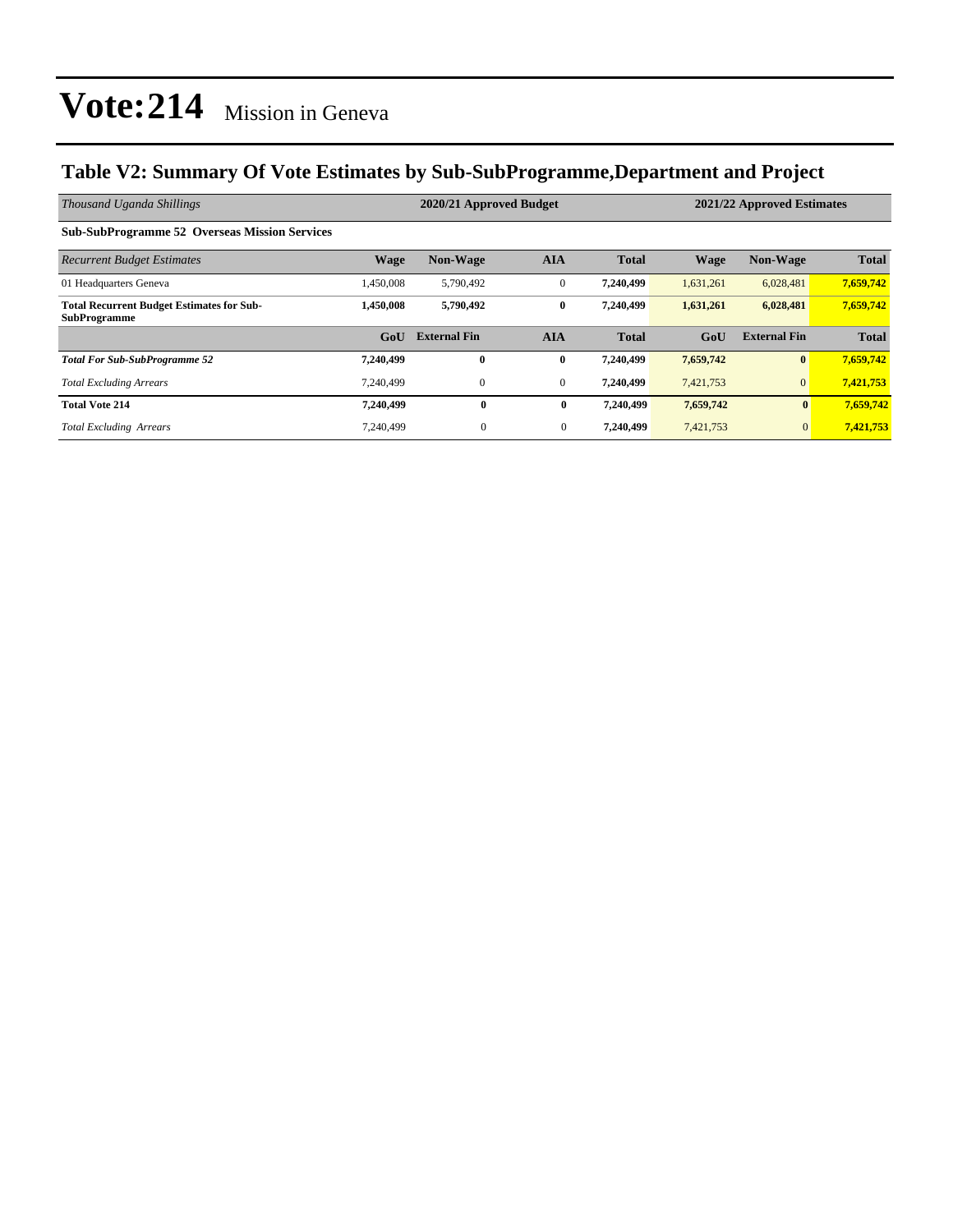### **Table V3: Summary Vote Estimates by Item**

| Thousand Uganda Shillings                                   | 2020/21 Approved Budget |                     |                  |                  |           | 2021/22 Approved Estimates |              |  |
|-------------------------------------------------------------|-------------------------|---------------------|------------------|------------------|-----------|----------------------------|--------------|--|
|                                                             | GoU                     | <b>External Fin</b> | <b>AIA</b>       | <b>Total</b>     | GoU       | <b>External Fin</b>        | <b>Total</b> |  |
| <b>Employees, Goods and Services (Outputs Provided)</b>     | 7,240,499               | $\bf{0}$            | $\bf{0}$         | 7,240,499        | 7,421,753 | $\bf{0}$                   | 7,421,753    |  |
| 211103 Allowances (Inc. Casuals, Temporary)                 | 2,045,425               | $\bf{0}$            | $\bf{0}$         | 2,045,425        | 1,784,725 | $\bf{0}$                   | 1,784,725    |  |
| 211105 Missions staff salaries                              | 1,450,008               | $\bf{0}$            | $\bf{0}$         | 1,450,008        | 1,631,261 | $\bf{0}$                   | 1,631,261    |  |
| 213001 Medical expenses (To employees)                      | 456,818                 | $\bf{0}$            | $\bf{0}$         | 456,818          | 612,720   | $\bf{0}$                   | 612,720      |  |
| 221001 Advertising and Public Relations                     | 9,040                   | $\bf{0}$            | $\bf{0}$         | 9,040            | 9,040     | $\bf{0}$                   | 9,040        |  |
| 221003 Staff Training                                       | 15,000                  | $\bf{0}$            | $\bf{0}$         | 15,000           | 15,000    | $\bf{0}$                   | 15,000       |  |
| 221005 Hire of Venue (chairs, projector, etc)               | 30,000                  | $\bf{0}$            | $\bf{0}$         | 30,000           | 29,630    | $\bf{0}$                   | 29,630       |  |
| 221006 Commissions and related charges                      | 77,618                  | 0                   | $\bf{0}$         | 77,618           | 39,451    | $\bf{0}$                   | 39,451       |  |
| 221007 Books, Periodicals & Newspapers                      | 4,500                   | $\bf{0}$            | $\bf{0}$         | 4,500            | 4,500     | $\bf{0}$                   | 4,500        |  |
| 221008 Computer supplies and Information Technology<br>(TT) | 101,631                 | $\bf{0}$            | $\bf{0}$         | 101,631          | 23,206    | $\bf{0}$                   | 23,206       |  |
| 221009 Welfare and Entertainment                            | 39,485                  | $\bf{0}$            | $\bf{0}$         | 39,485           | 39,485    | $\bf{0}$                   | 39,485       |  |
| 221011 Printing, Stationery, Photocopying and Binding       | 27,847                  | 0                   | $\bf{0}$         | 27,847           | 27,847    | $\bf{0}$                   | 27,847       |  |
| 221012 Small Office Equipment                               | 5,000                   | $\bf{0}$            | $\bf{0}$         | 5,000            | 5,000     | $\bf{0}$                   | 5,000        |  |
| 221014 Bank Charges and other Bank related costs            | 2,675                   | $\bf{0}$            | $\bf{0}$         | 2,675            | 2,675     | $\bf{0}$                   | 2,675        |  |
| 222001 Telecommunications                                   | 77,932                  | $\bf{0}$            | $\bf{0}$         | 77,932           | 77,932    | $\bf{0}$                   | 77,932       |  |
| 222002 Postage and Courier                                  | 8,000                   | 0                   | $\bf{0}$         | 8,000            | 8,000     | $\bf{0}$                   | 8,000        |  |
| 222003 Information and communications technology<br>(ICT)   | 17,500                  | $\bf{0}$            | $\bf{0}$         | 17,500           | 61,900    | $\bf{0}$                   | 61,900       |  |
| 223001 Property Expenses                                    | 12,669                  | $\bf{0}$            | $\bf{0}$         | 12,669           | 12,669    | $\bf{0}$                   | 12,669       |  |
| 223003 Rent – (Produced Assets) to private entities         | 1,968,221               | $\bf{0}$            | $\bf{0}$         | 1,968,221        | 2,421,665 | $\bf{0}$                   | 2,421,665    |  |
| 223004 Guard and Security services                          | 104,600                 | $\bf{0}$            | $\bf{0}$         | 104,600          | 28,600    | $\bf{0}$                   | 28,600       |  |
| 223005 Electricity                                          | 51,000                  | $\bf{0}$            | $\bf{0}$         | 51,000           | 51,000    | $\bf{0}$                   | 51,000       |  |
| 223006 Water                                                | 45,000                  | $\bf{0}$            | $\bf{0}$         | 45,000           | 30,000    | $\bf{0}$                   | 30,000       |  |
| 226001 Insurances                                           | 41,000                  | $\bf{0}$            | $\bf{0}$         | 41,000           | 41,000    | $\bf{0}$                   | 41,000       |  |
| 227001 Travel inland                                        | 254,932                 | $\bf{0}$            | $\bf{0}$         | 254,932          | 143,972   | $\bf{0}$                   | 143,972      |  |
| 227002 Travel abroad                                        | 250,384                 | $\bf{0}$            | $\bf{0}$         | 250,384          | 199,424   | $\bf{0}$                   | 199,424      |  |
| 227003 Carriage, Haulage, Freight and transport hire        | 45,000                  | 0                   | $\bf{0}$         | 45,000           | 45,000    | $\bf{0}$                   | 45,000       |  |
| 227004 Fuel, Lubricants and Oils                            | 24,716                  | 0                   | $\bf{0}$         | 24,716           | 24,716    | $\bf{0}$                   | 24,716       |  |
| 228002 Maintenance - Vehicles                               | 67,500                  | $\bf{0}$            | $\bf{0}$         | 67,500           | 44,334    | $\bf{0}$                   | 44,334       |  |
| 228003 Maintenance - Machinery, Equipment &<br>Furniture    | 7,000                   | $\boldsymbol{0}$    | $\bf{0}$         | 7,000            | 7,000     | $\pmb{0}$                  | 7,000        |  |
| <b>Arrears</b>                                              | $\boldsymbol{0}$        | $\pmb{0}$           | $\boldsymbol{0}$ | $\bf{0}$         | 237,989   | $\bf{0}$                   | 237,989      |  |
| 321605 Domestic arrears (Budgeting)                         | $\boldsymbol{0}$        | $\boldsymbol{0}$    | $\bf{0}$         | $\boldsymbol{0}$ | 237,989   | $\bf{0}$                   | 237,989      |  |
| <b>Grand Total Vote 214</b>                                 | 7,240,499               | $\pmb{0}$           | $\bf{0}$         | 7,240,499        | 7,659,742 | $\bf{0}$                   | 7,659,742    |  |
| <b>Total Excluding Arrears</b>                              | 7,240,499               | $\boldsymbol{0}$    | $\boldsymbol{0}$ | 7,240,499        | 7,421,753 | $\mathbf{0}$               | 7,421,753    |  |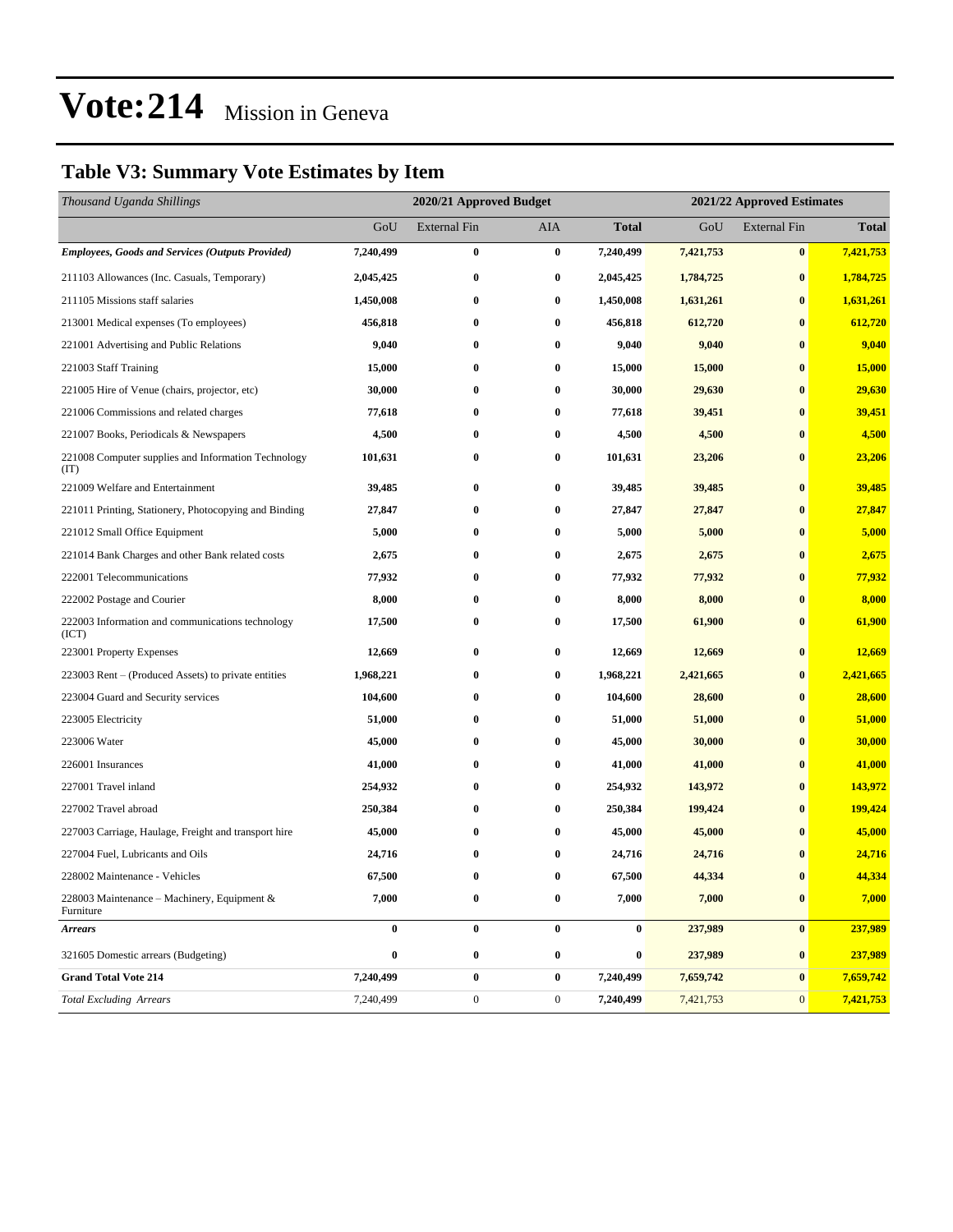#### **Table V4: Detailed Estimates by Sub-SubProgramme, Department,Project and Budget Output and Item**

#### *Sub-SubProgrammme 52 Overseas Mission Services*

*Recurrent Budget Estimates*

#### **Department 01 Headquarters Geneva**

| Thousand Uganda Shillings                                                   | 2020/21 Approved Budget |                  |                  | 2021/22 Approved Estimates |                       |              |              |
|-----------------------------------------------------------------------------|-------------------------|------------------|------------------|----------------------------|-----------------------|--------------|--------------|
| <b>Outputs Provided</b>                                                     | Wage                    | Non Wage         | AIA              | <b>Total</b>               | Wage                  | Non Wage     | <b>Total</b> |
| <b>Budget Output 165201 Cooperation frameworks</b>                          |                         |                  |                  |                            |                       |              |              |
| 211103 Allowances (Inc. Casuals, Temporary)                                 | $\boldsymbol{0}$        | 1,889,411        | $\overline{0}$   | 1,889,411                  | $\mathbf{0}$          | 1,700,181    | 1,700,181    |
| 211105 Missions staff salaries                                              | 1,450,008               | $\boldsymbol{0}$ | $\boldsymbol{0}$ | 1,450,008                  | 1,631,261             | $\mathbf{0}$ | 1,631,261    |
| 213001 Medical expenses (To employees)                                      | $\boldsymbol{0}$        | 456,818          | $\mathbf{0}$     | 456,818                    | $\mathbf{0}$          | 612,720      | 612,720      |
| 221001 Advertising and Public Relations                                     | $\boldsymbol{0}$        | 9,040            | $\mathbf{0}$     | 9,040                      | $\mathbf{0}$          | 9,040        | 9,040        |
| 221003 Staff Training                                                       | $\boldsymbol{0}$        | 15,000           | $\boldsymbol{0}$ | 15,000                     | $\boldsymbol{0}$      | 15,000       | 15,000       |
| 221005 Hire of Venue (chairs, projector, etc)                               | $\boldsymbol{0}$        | 30,000           | $\overline{0}$   | 30,000                     | $\mathbf{0}$          | 29,630       | 29,630       |
| 221006 Commissions and related charges                                      | $\boldsymbol{0}$        | 77,618           | $\overline{0}$   | 77,618                     | $\mathbf{0}$          | 39,451       | 39,451       |
| 221007 Books, Periodicals & Newspapers                                      | $\boldsymbol{0}$        | 4,500            | $\boldsymbol{0}$ | 4,500                      | $\mathbf{0}$          | 4,500        | 4,500        |
| 221008 Computer supplies and Information Technology (IT)                    | $\boldsymbol{0}$        | 101,631          | $\boldsymbol{0}$ | 101,631                    | $\mathbf{0}$          | 23,206       | 23,206       |
| 221009 Welfare and Entertainment                                            | $\boldsymbol{0}$        | 39,485           | $\boldsymbol{0}$ | 39,485                     | $\mathbf{0}$          | 39,485       | 39,485       |
| 221011 Printing, Stationery, Photocopying and Binding                       | $\boldsymbol{0}$        | 27,847           | $\overline{0}$   | 27,847                     | $\mathbf{0}$          | 27,847       | 27,847       |
| 221012 Small Office Equipment                                               | $\boldsymbol{0}$        | 5,000            | $\overline{0}$   | 5,000                      | $\mathbf{0}$          | 5,000        | 5,000        |
| 221014 Bank Charges and other Bank related costs                            | $\boldsymbol{0}$        | 2,675            | $\mathbf{0}$     | 2,675                      | $\mathbf{0}$          | 2,675        | 2,675        |
| 222001 Telecommunications                                                   | $\boldsymbol{0}$        | 77,932           | $\boldsymbol{0}$ | 77,932                     | $\mathbf{0}$          | 77,932       | 77,932       |
| 222002 Postage and Courier                                                  | $\boldsymbol{0}$        | 8,000            | $\boldsymbol{0}$ | 8,000                      | $\boldsymbol{0}$      | 8,000        | 8,000        |
| 223003 Rent – (Produced Assets) to private entities                         | $\boldsymbol{0}$        | 1,119,655        | $\mathbf{0}$     | 1,119,655                  | $\mathbf{0}$          | 1,573,099    | 1,573,099    |
| 223005 Electricity                                                          | $\boldsymbol{0}$        | 20,500           | $\mathbf{0}$     | 20,500                     | $\mathbf{0}$          | 20,500       | 20,500       |
| 227001 Travel inland                                                        | $\boldsymbol{0}$        | 117,463          | $\boldsymbol{0}$ | 117,463                    | $\mathbf{0}$          | 54,193       | 54,193       |
| 227002 Travel abroad                                                        | $\boldsymbol{0}$        | 104,659          | $\boldsymbol{0}$ | 104,659                    | $\mathbf{0}$          | 101,389      | 101,389      |
| <b>Total Cost of Budget Output 01</b>                                       | 1,450,008               | 4,107,233        | 0                | 5,557,241                  | 1,631,261             | 4,343,849    | 5,975,110    |
| <b>Budget Output 165202 Consulars services</b>                              |                         |                  |                  |                            |                       |              |              |
| 222003 Information and communications technology (ICT)                      | $\boldsymbol{0}$        | 17,500           | $\overline{0}$   | 17,500                     | $\mathbf{0}$          | 61,900       | 61,900       |
| 223001 Property Expenses                                                    | $\boldsymbol{0}$        | 12,669           | $\boldsymbol{0}$ | 12,669                     | $\mathbf{0}$          | 12,669       | 12,669       |
| 223003 Rent - (Produced Assets) to private entities                         | $\boldsymbol{0}$        | 848,565          | $\boldsymbol{0}$ | 848,565                    | $\mathbf{0}$          | 848,565      | 848,565      |
| 223004 Guard and Security services                                          | $\boldsymbol{0}$        | 104,600          | $\mathbf{0}$     | 104,600                    | $\mathbf{0}$          | 28,600       | 28,600       |
| 223005 Electricity                                                          | $\boldsymbol{0}$        | 30,500           | $\mathbf{0}$     | 30,500                     | $\mathbf{0}$          | 30,500       | 30,500       |
| 223006 Water                                                                | $\boldsymbol{0}$        | 45,000           | $\boldsymbol{0}$ | 45,000                     | $\mathbf{0}$          | 30,000       | 30,000       |
| 226001 Insurances                                                           | $\boldsymbol{0}$        | 41,000           | $\overline{0}$   | 41,000                     | $\mathbf{0}$          | 41,000       | 41,000       |
| <b>Total Cost of Budget Output 02</b>                                       | $\boldsymbol{\theta}$   | 1,099,834        | 0                | 1,099,834                  | $\boldsymbol{\theta}$ | 1,053,234    | 1,053,234    |
| Budget Output 165204 Promotion of trade, tourism, education, and investment |                         |                  |                  |                            |                       |              |              |
| 211103 Allowances (Inc. Casuals, Temporary)                                 | $\mathbf{0}$            | 156,014          | $\mathbf{0}$     | 156,014                    | $\boldsymbol{0}$      | 84,544       | 84,544       |
| 227001 Travel inland                                                        | $\mathbf{0}$            | 137,469          | $\boldsymbol{0}$ | 137,469                    | $\boldsymbol{0}$      | 89,779       | 89,779       |
| 227002 Travel abroad                                                        | $\mathbf{0}$            | 145,725          | $\boldsymbol{0}$ | 145,725                    | $\boldsymbol{0}$      | 98,035       | 98,035       |
| 227003 Carriage, Haulage, Freight and transport hire                        | $\boldsymbol{0}$        | 45,000           | $\mathbf{0}$     | 45,000                     | $\boldsymbol{0}$      | 45,000       | 45,000       |